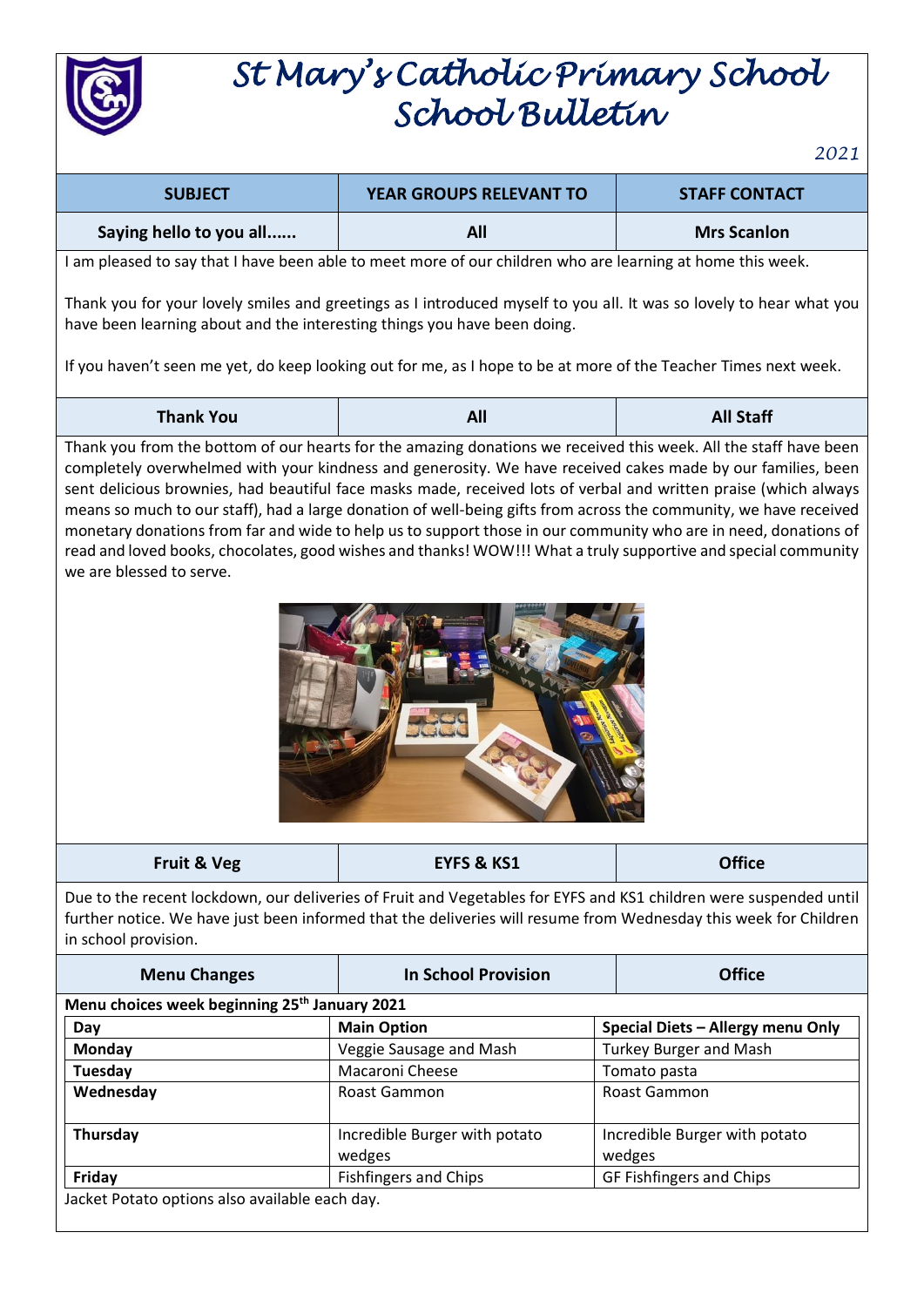|                                                                                                                                                                                                                                                                                                                                                                                                                                                                                                                                                                                                                                 | Vacancy                                                                                                                                                                                                | All                                                                                                                                                                                                                                                                                                                                                                                                                                                                                                                                                                                                                               | <b>School Office</b>        |  |  |
|---------------------------------------------------------------------------------------------------------------------------------------------------------------------------------------------------------------------------------------------------------------------------------------------------------------------------------------------------------------------------------------------------------------------------------------------------------------------------------------------------------------------------------------------------------------------------------------------------------------------------------|--------------------------------------------------------------------------------------------------------------------------------------------------------------------------------------------------------|-----------------------------------------------------------------------------------------------------------------------------------------------------------------------------------------------------------------------------------------------------------------------------------------------------------------------------------------------------------------------------------------------------------------------------------------------------------------------------------------------------------------------------------------------------------------------------------------------------------------------------------|-----------------------------|--|--|
|                                                                                                                                                                                                                                                                                                                                                                                                                                                                                                                                                                                                                                 | Part-time School Cleaner required, 8 hours per week (after-school). For further information<br>please contact our Business Manager Gary Chown gchown@stmarysrc.e-sussex.sch.uk for<br>further details. |                                                                                                                                                                                                                                                                                                                                                                                                                                                                                                                                                                                                                                   |                             |  |  |
|                                                                                                                                                                                                                                                                                                                                                                                                                                                                                                                                                                                                                                 | <b>FSM Bake-Off</b>                                                                                                                                                                                    | All                                                                                                                                                                                                                                                                                                                                                                                                                                                                                                                                                                                                                               | <b>Friends of St Mary's</b> |  |  |
| <b>FRIENDS OF ST MARY'S</b><br><b>RAINBOW THEME</b><br><b>BAKE-OFF</b><br>We Invite you and your family to bake something<br>together, for our St Mary's Rainbow Theme Bake-Off.<br>Everyone who takes part will be awarded a certificate<br>from Mrs Scanlon and a special St Mary's Pencil.<br>You can bake anything you like - Biscuits, Cakes,<br>Brownies etc. but they must have a Rainbow theme.<br>All entries need to be photographed (just the baked<br>goods, not the children) and posted on our Friends of St<br>Mary's Facebook page (@FriendsofStMarysCrow)<br>Closing date is Monday 1st February.<br>Have fun! |                                                                                                                                                                                                        |                                                                                                                                                                                                                                                                                                                                                                                                                                                                                                                                                                                                                                   |                             |  |  |
|                                                                                                                                                                                                                                                                                                                                                                                                                                                                                                                                                                                                                                 | <b>Crowborough testing centre</b><br><b>For information</b>                                                                                                                                            | <b>All</b>                                                                                                                                                                                                                                                                                                                                                                                                                                                                                                                                                                                                                        |                             |  |  |
|                                                                                                                                                                                                                                                                                                                                                                                                                                                                                                                                                                                                                                 |                                                                                                                                                                                                        | A new walk-through coronavirus testing facility has opened in Crowborough as part of the Government's<br>UK drive to improve the accessibility of testing. This new site is in the Croft Road car park behind<br>Waitrose. It is the latest walk-through testing site in East Sussex. Other locations include Hastings and<br>Eastbourne. There are also drive-through test sites in Plumpton and Bexhill.<br>Testing is available for those either with coronavirus symptoms - a high temperature, a new, continuous<br>cough, or a loss or change to sense or taste $-$ or those who have been asked to get tested by a doctor. |                             |  |  |

cough, or a loss or change to sense or taste – or those who have been asked to get tested by a doctor, public health professional or by their local council. Anyone with one or more of these symptoms should book a test at nhs.uk/coronavirus or by calling 119.

**Tests are readily available and are by appointment only.** Anyone booking a test will be given advice on how to get to and from the site safely and will be required to follow public health measures, including social distancing, not travelling by taxi or public transport, practicing good personal hygiene and wearing a face covering throughout, including travelling to and from the site.

| <b>PCR Testing Sites in East</b><br><b>Sussex</b>                                                                  | All |  |  |  |
|--------------------------------------------------------------------------------------------------------------------|-----|--|--|--|
| <b>PCR Testing Sites in East Sussex</b>                                                                            |     |  |  |  |
| Polymerise Chain Reaction (PCR) tests are a throat and/or nose swab to directly detect the presence of an antigen. |     |  |  |  |

There are various options to access symptomatic PCR tests in East Sussex. Testing capacity is high and reports indicate that results are available in 24-48 hours, for most tests.

**Regional drive-through sites:**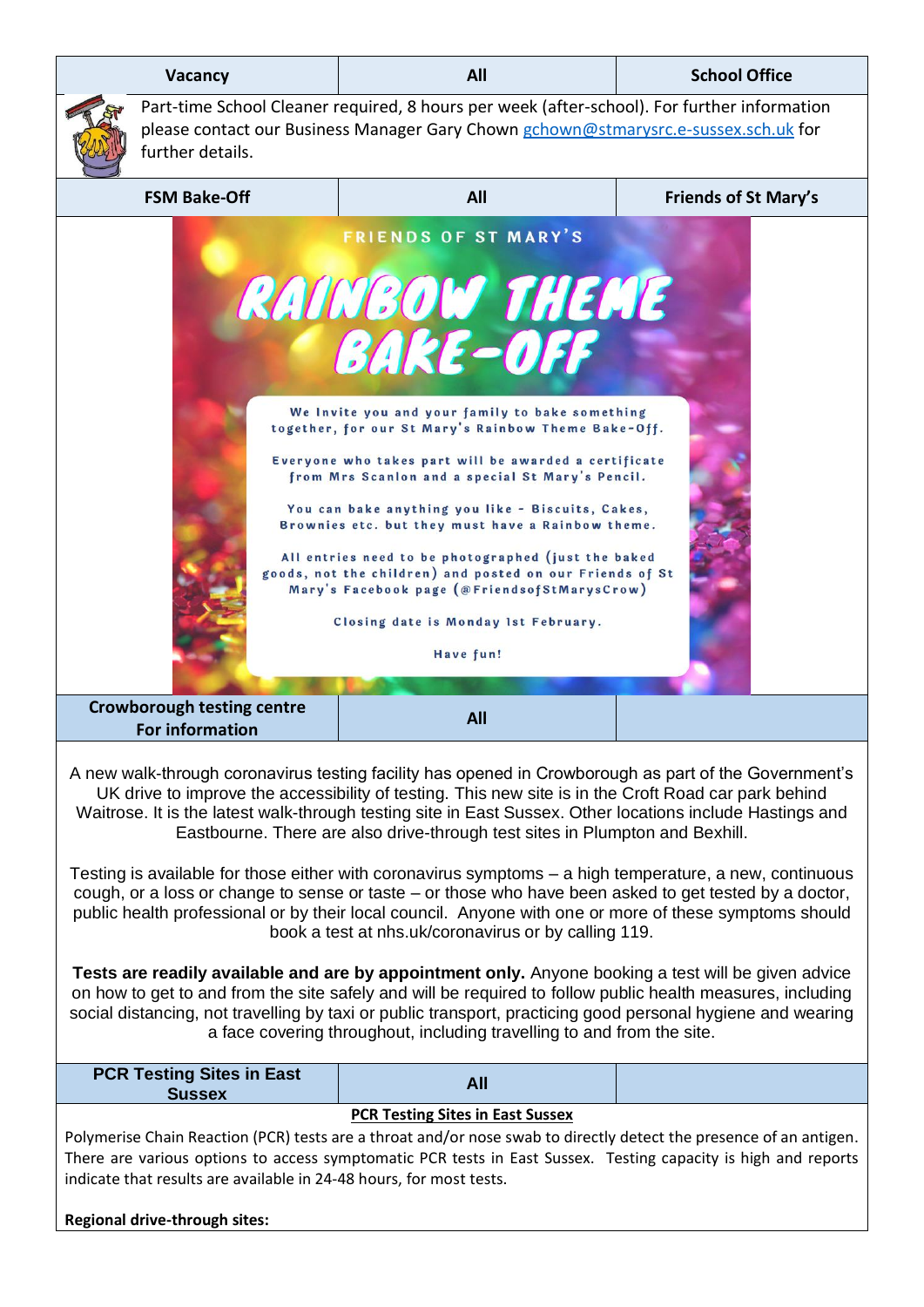- Gatwick Airport
- Plumpton Racecourse
- Bexhill (Wainwright Road)

## **Local, walk-in sites:**

- Bexhill (Wainwright Road)
- Eastbourne, Devonshire Park car park
- Hastings, Old Helenswood Academy (until 31<sup>st</sup> January)
- Crowborough, Croft Road car park

In addition to the static testing sites there are also Mobile Testing Units (MTUs) in use across the county. These are customised vans which are available to stop in a location for 1-3 days to test local residents. These are accessed by car or on foot and require a booked appointment. Sodexo have been commissioned by DHSC to lead operational delivery of MTUs. There are additional MTUs which can be deployed if outbreaks occur.

Local and regional test sites are open 7 days a week between 08.00 – 20.00 hrs.

Mobile units are usually available 09.00 – 17.00 hrs.

All tests need to be booked in advance, on line, via this link Get a free NHS test to check if you have coronavirus -GOV.UK (www.gov.uk).



As of Monday, we will not be sending reading books home with children and children will not be allowed to bring in their own reading books from home, in line with our Risk Assessment.

The children who are in school will have access to reading books while they are on the school site and these books will then be quarantined in the classrooms.

Reading is such an important part of education and learning so we wanted to highlight some of the different places and ways you can access books.

Every child in the school has a log in for Bug Club, which is a fantastic online resource that is set (by the teacher) to your child's reading level. Bug Club generates questions for the children to ensure they are understanding what they have read.

[https://login.pearson.com/v1/piapi/piui/signin?client\\_id=mCfHl22MzgSG9oQ21dUc3GGNPShmrgeb&login\\_succes](https://login.pearson.com/v1/piapi/piui/signin?client_id=mCfHl22MzgSG9oQ21dUc3GGNPShmrgeb&login_success_url=https:%2F%2Fwww.activelearnprimary.co.uk%2Flogin-redirect%3Fc%3D0%26retry%3D1%26iesCode%3DgjoLY36gDI) [s\\_url=https:%2F%2Fwww.activelearnprimary.co.uk%2Flogin](https://login.pearson.com/v1/piapi/piui/signin?client_id=mCfHl22MzgSG9oQ21dUc3GGNPShmrgeb&login_success_url=https:%2F%2Fwww.activelearnprimary.co.uk%2Flogin-redirect%3Fc%3D0%26retry%3D1%26iesCode%3DgjoLY36gDI)[redirect%3Fc%3D0%26retry%3D1%26iesCode%3DgjoLY36gDI](https://login.pearson.com/v1/piapi/piui/signin?client_id=mCfHl22MzgSG9oQ21dUc3GGNPShmrgeb&login_success_url=https:%2F%2Fwww.activelearnprimary.co.uk%2Flogin-redirect%3Fc%3D0%26retry%3D1%26iesCode%3DgjoLY36gDI)

Some classes have also been given access to Epic Books another fantastic online resource where the teacher can set texts for the children to read. You will only be able to access Epic during the school day and not in the evenings or weekends.

<https://www.getepic.com/sign-in>